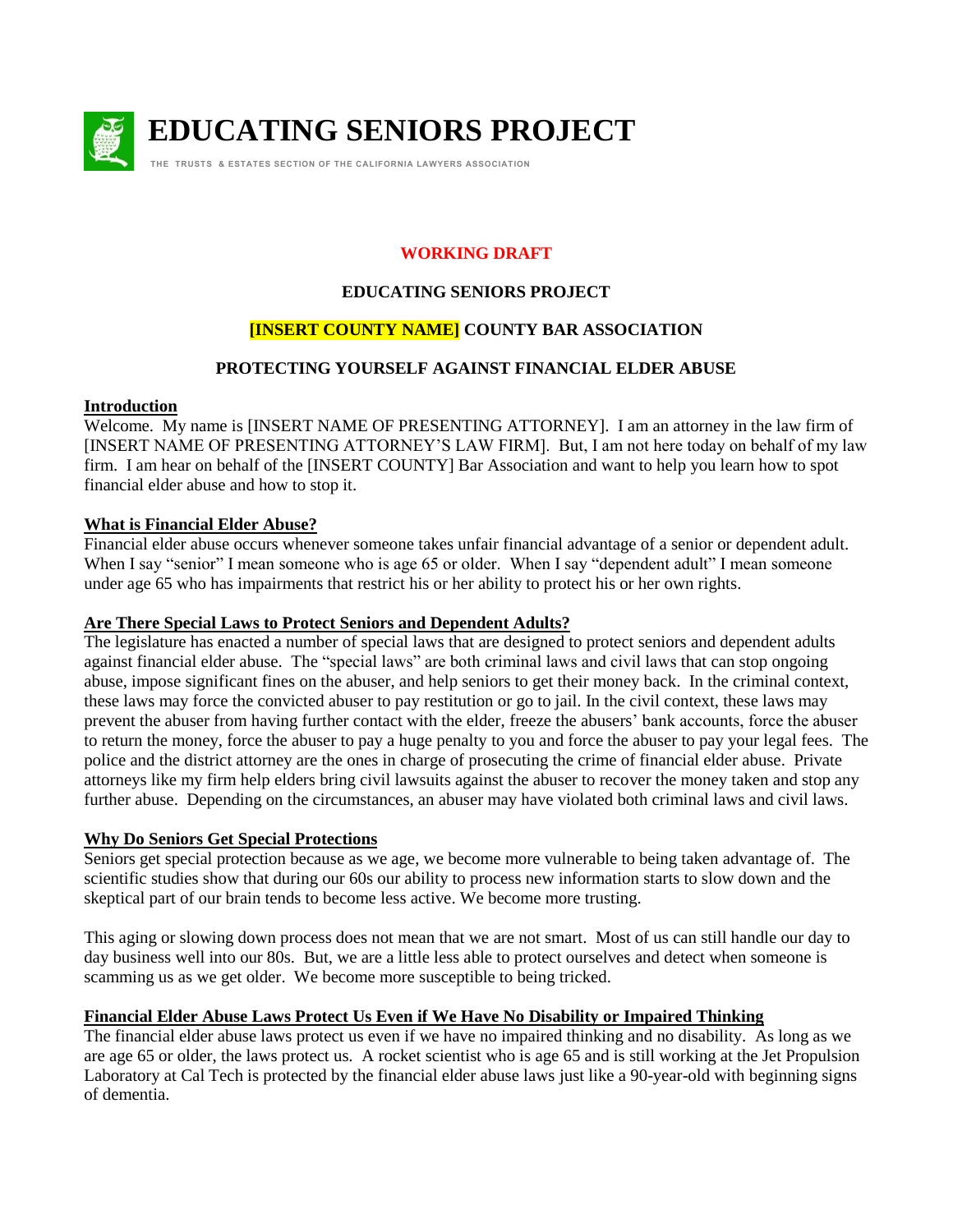### **What is An Example of Financial Elder Abuse?**

Financial elder abuse takes on many forms.

Let me give you one example of financial elder abuse. Let's say you are age 75 and you own a two-story house but it is difficult for you to get up and down the stairs. You are considering selling your house at some point and moving into a retirement community. One day while gardening in your front yard you strike up a conversation with your neighbor. You tell your neighbor your plans about moving into a retirement community someday. You trust your neighbor. They have even helped you from time to time pull out your trash cans on garbage day. The neighbor has always been pleasant and greeted you.

Your neighbor comes by a couple of days later and hands you a written offer to purchase your home. He offers you \$500,000, which seems like a lot of money since you only purchased it for \$20,000 in the 1960s. Your property tax bill lists the value of the property at \$100,000 so \$500,000 seems like a great deal. The neighbor tells you that his offer is "above-market" because he wants to give you a good deal. He tells you that you can save money by not using a realtor, skipping any commission. He says he can help you fill out the paperwork and he also tells you that the offer is only open for a couple of days and if you don't accept, he will use his money to buy another property. You go ahead and sign the paper work. The neighbor puts \$20,000 into escrow to "seal the deal." Because it was such a rush, you didn't have a chance to tell your kids. A week into the transaction you call your oldest daughter and tell her that you are selling your property for \$500,000 and it is in escrow. Your daughter then gives you the bad news that the property is really worth \$1,000,000 and the assessed value on the property tax bill has nothing to do with its actual value.

Have you been the victim of financial elder abuse? If the neighbor knew or should have known that the property was worth a lot more than \$500,000, then the answer is "yes." You have been the subject of financial elder abuse.

#### **What Remedies are Available**

Can you cancel the contract and keep your home? Yes, where there has been financial elder abuse, one of the remedies that the court can grant you is called *rescission.* Rescission allows you to cancel the contract.

So what should you do? Call your trusted advisor and meet with a qualified attorney who can explain your options. Do not complete the transaction. The lawyer can tell escrow that you are cancelling the contract.

But what if the buyer threatens to sue you for backing out of the deal? What if you don't have a lot of money to pay for a lawyer to defend you or bring a legal action to rescind the contract?

#### **Mandatory Attorneys Fees**

One of the most important protections of the elder abuse laws is that the abuser – in this case the neighbor – is responsible for paying your legal fees if you win the lawsuit. Some lawyers are willing to take cases knowing that they will get paid either out of the property they recover for you or form the abuser. The shifting of the cost of your lawyer to the abuser is a big weapon. Sometimes, just knowing that the abuser may have to pay all of your legal fees is enough to get the abuser to agree to cancel the contract. If the neighbor actually sues you for breaching the sales contract, your attorney can counter sue for financial elder abuse, requesting rescission of the contract and attorney's fees.

## **What if You Already Moved Out and Transferred the Property through Escrow?**

What happens if you don't tell your kids about the neighbor buying your property until after escrow closes and you no longer own the property? Can you get the property back?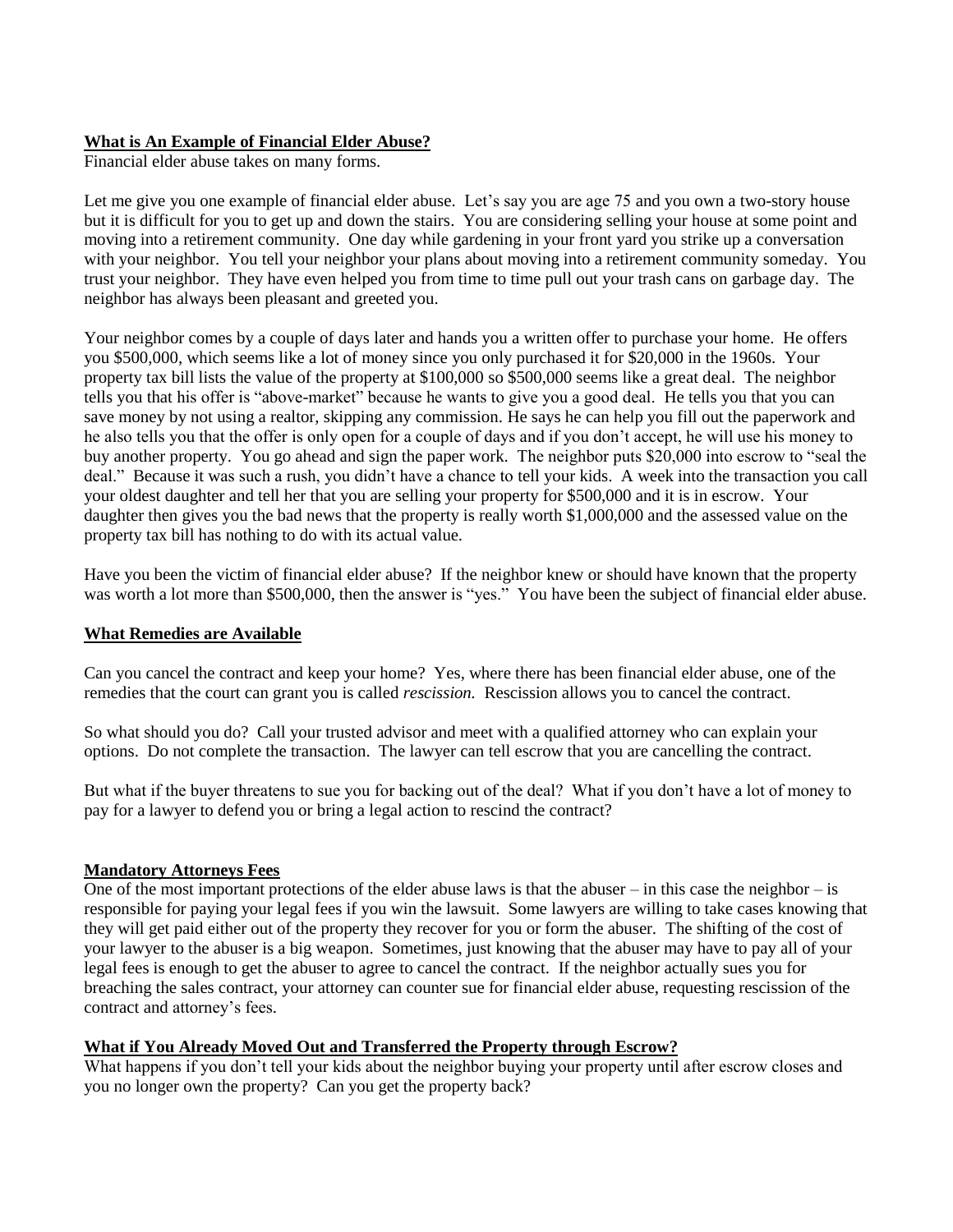The answer is "yes." With the right lawyer, you can sue for return of the property, for payment of your attorney's fees and even possibly for double damages (twice the value of the property taken).

#### **What Other Types of Financial Elder Abuse Are There**

The California Lawyers Association has a website called *Educating Seniors Project.* They provide an updated list of all of the latest scams that people are using to try to take advantage of elders. In the written material that each of you received, I have listed all of the scams and a link to the website where you can learn more about the scams. The website is

### **How to Protect Yourself against Phone and Internet Scams**

If someone who you do not personally know calls you on the phone, sends you an email or contacts you through Facebook stating that you have won money, you have an inheritance or you have an opportunity to share in a large pool of money, don't believe that person. Especially if the person tells you that you need to provide personal financial information over the phone or if you need to send money as a fee in order to receive the larger payment. The caller may ask you to send the money by Western Union, or Money Gram, or by buying debit cards or gift cards for the caller. Don't believe them. It is a scam.

Ten years ago, these phone calls were probably coming from Nigeria. How many of you received calls from someone claiming to be holding money for you overseas? Now the calls or emails may be coming from anywhere in the world, including the U.S. They are almost always scams. Hang up the phone, don't respond to the email and call your trusted advisor – your trustworthy adult children, your CPA, your attorney or your financial advisor –to get a second opinion before doing anything that you will regret later.

Do not give anyone who contacts you through phone, email or Facebook who you do not personally know your information. Do not give them social security number, pin number, driver's license, date of birth, bank account information, credit card number or names of your children or grandchildren. If you think it is not a scam, check with your adult children, your financial advisor, your CPA or your lawyer first. If you know how to use the internet, go to the *Educating Seniors Project* website and see if it sounds like one of the scams listed on the website.

Never let anyone pressure you into a financial transaction – selling assets, buying life insurance, buying annuities. Good advisors will almost never pressure you. If it is a new advisor – someone you met through a free seminar about estate planning, or annuities or government benefits – don't let that person pressure you. If they give you information, ask your own trusted advisors to review it to determine if it is legitimate.

If the deal sounds too good to be true, it probably is. Be skeptical.

Avoid free seminars unless they are put on by a government agency or recognized non-profit. Very few things are free. The seminar may be a way for the presenters to obtain your financial information or pressure you into buying investments that are not suitable for you.

#### **Other Ways to Protect Yourself When You Start to Suffer Cognitive Impairment**

There may be a point in time when you can no longer protect yourself from financial elder abuse because of cognitive impairment. That is why it is critical to have a mechanism in place before you become impaired. The mechanism is your "estate plan." You can start the estate planning process by meeting with a qualified estate planning attorney who can explain to you the options for designating co-trustees, successor trustees, and agents under powers of attorney and other fiduciaries to protect you when you no longer can protect yourself. The right estate plan can make certain that your finances are never controlled by someone that you should not trust. A qualified estate planning attorney can draft documents for you – trusts, powers of attorney and advance health care directives – that will make it very difficult for an outsider to take advantage of you when you are no longer able to protect yourself.